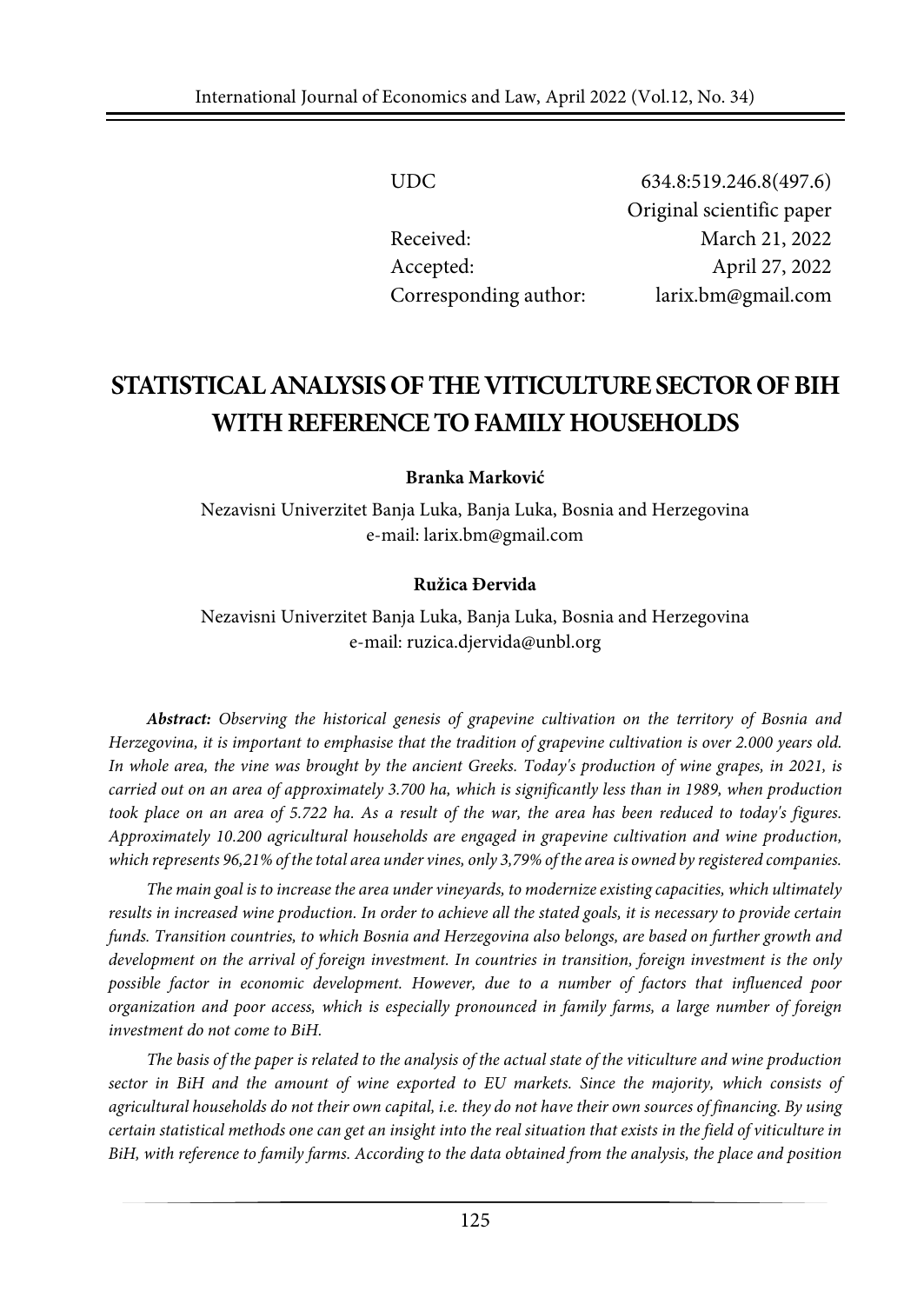of the viticulture sector, which is the most important part of the food and agricultural area in Herzegovina, *can be predicted.*

*Due to its great diversification, this area is very interesting for foreign investments. By applying various* statistical tools, the situation in the field of viticulture can be determined and in that way it is possible to *attract all interested investors.*

*Keywords: statistical analysis, investments, viticulture sector, statistical analysis, correlation, regression*

## **INTRODUCTION**

The cultivation of vines in the territory of present-day Herzegovina has a tradition that is very long, even over 2000 years. Ottoman Empire, where the production of wine and the cultivation of vines is extinguished. When we look at the historical development of the cultivation of vines and the production of wine, it can be stated that there were terrible ups and downs. At that time, and even recent production, it is influenced by various factors. When we talk about recent production, we must look back at the last thirty years. At the beginning of the 90's of the last century, the area under vineyards was approximately 5,722 ha. Due to the war that was fought in the period 1992-1995, in the territory of Herzegovina, agricultural production was destroyed and vineyards were neglected. Today, according to the data, grape production takes place on an area of approximately 3700 ha, with grape production increasing from 5000 kg / ha at the beginning of the 21st century to 9000 kg / ha in the 1920s.

The largest part of the area under vineyards, about 96%, is owned by family farms, more precisely, about 10,200 agricultural farms are engaged in vine growing. Apart from the war, one of the reasons for the small production of grapes is the large fragmentation of the property. So the entire area underthe vineyards is divided into 14,200 plots whose average area is about 0.25 ha.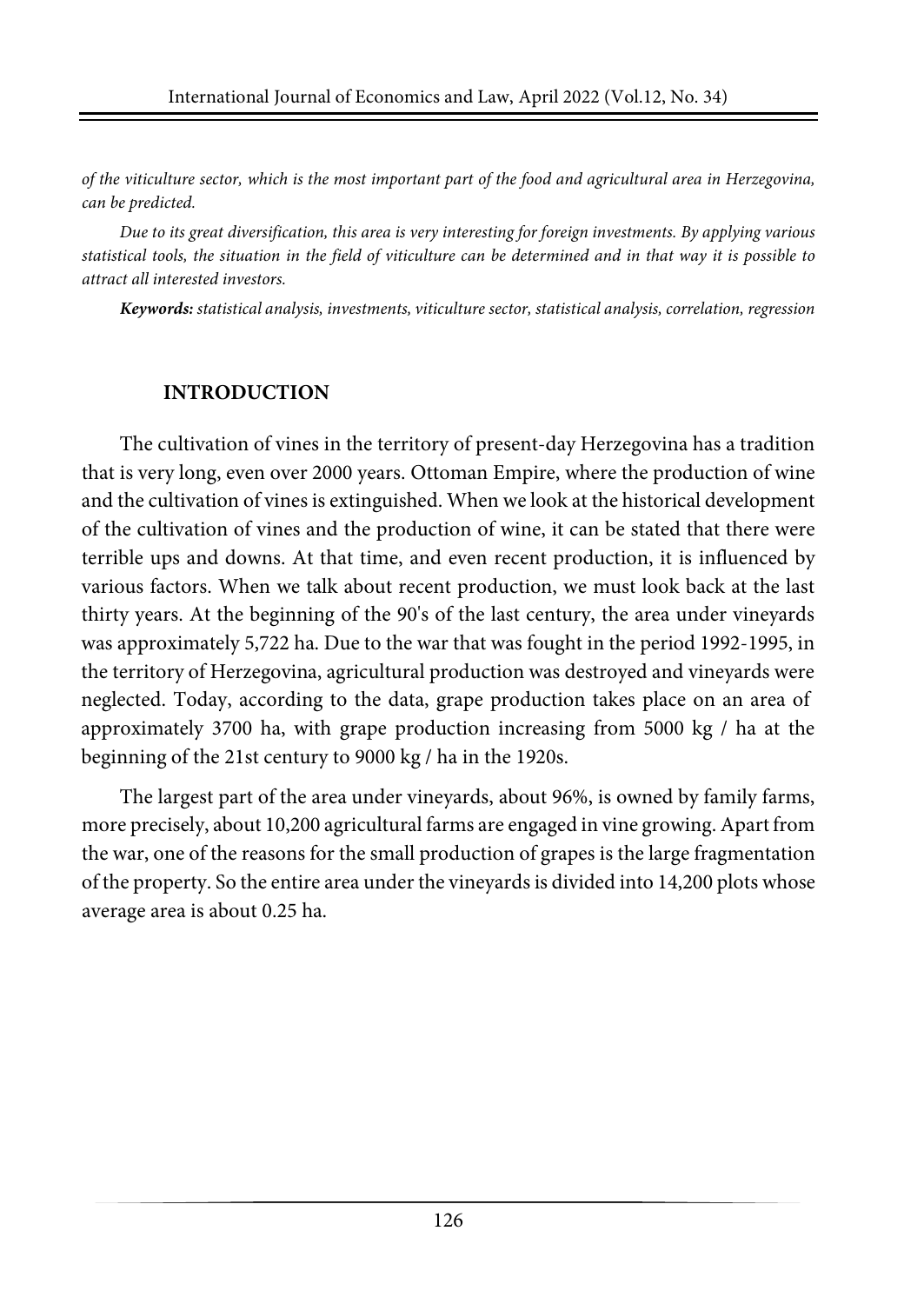| Year of    | Area  | Grape           | Wine           | Grape quantity |
|------------|-------|-----------------|----------------|----------------|
| production | (ha)  | production (kg) | production (l) | (kg/ha)        |
| 2016.      | 3.580 | 25.776.000      | 16.754.400     | 7.200          |
| 2017.      | 3.600 | 26.280.000      | 17.082.000     | 7.300          |
| 2018.      | 3.620 | 27.150.000      | 17.647.500     | 7.500          |
| 2019.      | 3.667 | 27.500.000      | 17.875.000     | 7.500          |
| 2020.      | 3,700 | 28.120.000      | 18.278.000     | 7,600          |
|            |       |                 |                |                |

**Table 1.** Overview of areas under vines and production (2016-2020)

(Source: BHAS, FAZ Mostar)

It should be pointed out that in Herzegovina, as a region in BiH, grape growing, production and processing is one of the most important segments of the agri-food sector and that thissector cultivates approximately 62% of pre-war areasthat were under vines, and that the viticulture sector employs approximately 11,000 people, which is a significant factor for the region of Herzegovina.

It is necessary to determine the current situation in the sector of cultivation, grape processing and wine production. New vineyards that are being raised are concentrated in a couple of municipalities in the region of Herzegovina, approx.  $\epsilon$  10,000, while complete investments in order to achieve and develop competitive production are approx.  $\epsilon$  25,000. According to the existing data, in general, the agricultural sector in BiH does not have its own financial resources for the development of the viticulture sector, they need some financial support. As for the support from the state, it is realized through the credit lines of the Development Bank of the Federation, where the structure is: own funds (participation) 25%, grant funds 25% and credit with a loan 50%. The main goal of this paper is to research, define and explain the situation in the viticulture sector, respecting that this sector is the most important part in the food and agricultural area of Herzegovina, and diversification of the sector must be taken into account, which is very important in attracting investment.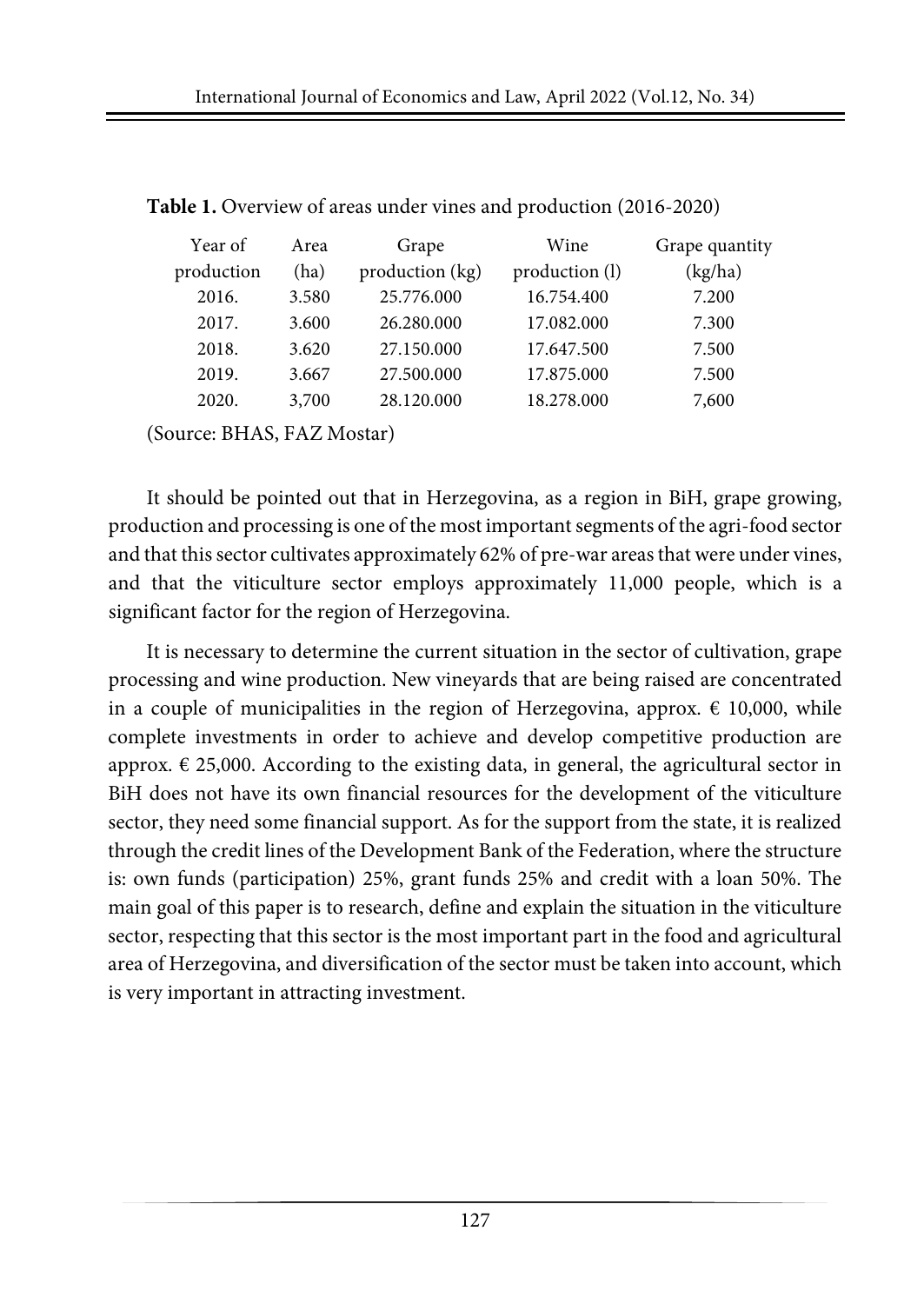# **1. STATE OF THE VITICULTURAL SECTOR**

When it comes to the viticulture sector in BiH, we must emphasize that it is a small sector that concentrates on a couple of municipalities in the Herzegovina region, 92.5% of Herzegovina-Neretva and West Herzegovina cantons, and about 7.5% in the municipality of Trebinje. Damage caused in that sector during the war and after thirty years is visible. According to the data of the FTC BiH in 2021, the area under which vineyards are planted is approximately 3,700 ha, which is about 62% of the area under vineyards compared to the pre-war period. The European Union controls the price and quality of wine through legislation. The regulation was revised in 2006, so that then it experienced major changes in terms of subsidies. was removed that year. So from that period the financial resources for viticulture increase, and this aims to increase competitiveness in the international market. Recovery of agriculture, and thus the vineyard It is very slow, in the post-war period it was bypassed when it comes to donations, and investments lasted less than four years until 2010. All this results in the status of the viticulture sector in relation to the same in the neighborhood, especially in Europe and the world level.

| No. | Country  | 2006. | 2010 | Index     |
|-----|----------|-------|------|-----------|
| 1.  | Špain    | 1174  | 1113 | $-5,20%$  |
| 2.  | France   | 882   | 840  | $-4,76%$  |
| 3.  | Italy    | 835   | 818  | $-2,04%$  |
| 4.  | Turkey   | 570   | 505  | $-11,40%$ |
| 5.  | Portugal | 246   | 243  | $-1,22%$  |
| 6.  | Romania  | 213   | 206  | $-3,29%$  |

**Table 2.** Overview of European countries by area under vineyards (000 ha)

(Source: VTK BiH)

From the above table it can be concluded that the wine sector in BiH, with its plantations of 3,700 ha, is far below the European average. According to the Agency for Statistics of BiH, the total number of family farmsin 2021 was about 10,200, with a larger number of small winegrowers who in most cases produce for their own needs and for the local market, only about 2% of farms are engaged in viticulture on areas greater than 2.0 ha.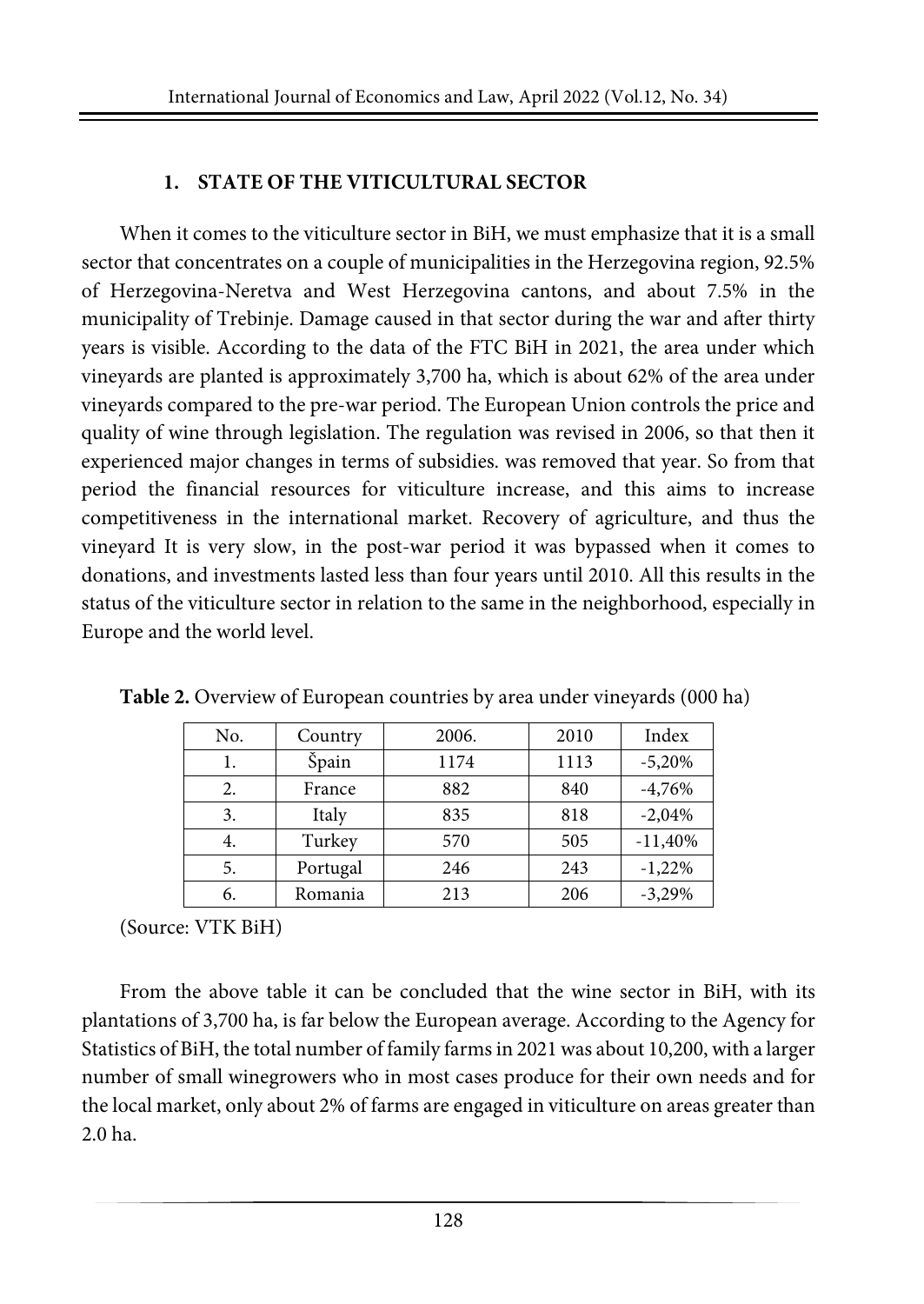|              | Number of      | Number<br>Estimated |           | Percentage | Total  | Percentage |  |
|--------------|----------------|---------------------|-----------|------------|--------|------------|--|
| Area in ha   | households     | of ha               | number of | (%)        | number | $(\%)$     |  |
|              | in GU          | per GU              | household |            | of ha  |            |  |
| $0,001-0,50$ | 529            | 66                  | 10.216    | 92,97      | 1.268  | 36,56      |  |
| $0,51-1,00$  | 19             | 10,9                | 367       | 3,34       | 211    | 6,08       |  |
| $1,10-2,0$   | 11             | 10,5                | 212       | 1,93       | 203    | 5,85       |  |
| $2,01-5,00$  | 7              | 17,5                | 135       | 1,23       | 338    | 9,75       |  |
| 5,10-10,00   |                | 5                   | 19        | 0,17       | 97     | 2,80       |  |
| > 10,10      | $\overline{2}$ | 70                  | 39        | 0,35       | 1352   | 38,99      |  |
| <b>TOTAL</b> | 567            | 179,6               | 10.989    | 100,00     | 3.468  | 100,00     |  |
|              |                |                     |           |            |        |            |  |

#### **Table 3.** Areas under vines

(Source: FAZ Mostar)

In order to better understand the values, we must mention that with 1,045,600 ha under vineyards, Spain ranks first in the world, which would mean that only 0.03% of this total area would belong to the wine sector in BiH.

As already mentioned in the introduction, the total area under vines of approximately 3700 ha is divided into 14,200 plots, which would mean that the average size of the plot under vines is 0.24 ha. It is from these indicators that it can be concluded that the viticulture sector is in a very unfavorable, non-functional position in relation to the entire agricultural production.

The strategy for the development of agriculture until 2025 sets a certain goal regarding the development of viticulture, which is to reach 10,000 ha under vineyards by 2025. However, the current situation and the current dynamics tell us the opposite, so the question can be asked that Is it possible to achieve the set goal under such conditions? The only solution to achieve the set goal is new investments. Certain combinations of state subsidies with certain favorable loans must be the key to a solution that can reach the target of 10,000 ha by 2025, which meant accelerating the dynamics of planting vines.

Investments are very important for the development of the entire agricultural sector. In order to reach new investments, it is necessary to determine the complete situation in the entire sector, emphasizing viticulture. It is necessary to determine the costs of the entire planting of vines, which includes the preparation of the planting area and the raising of plantations in the first three years.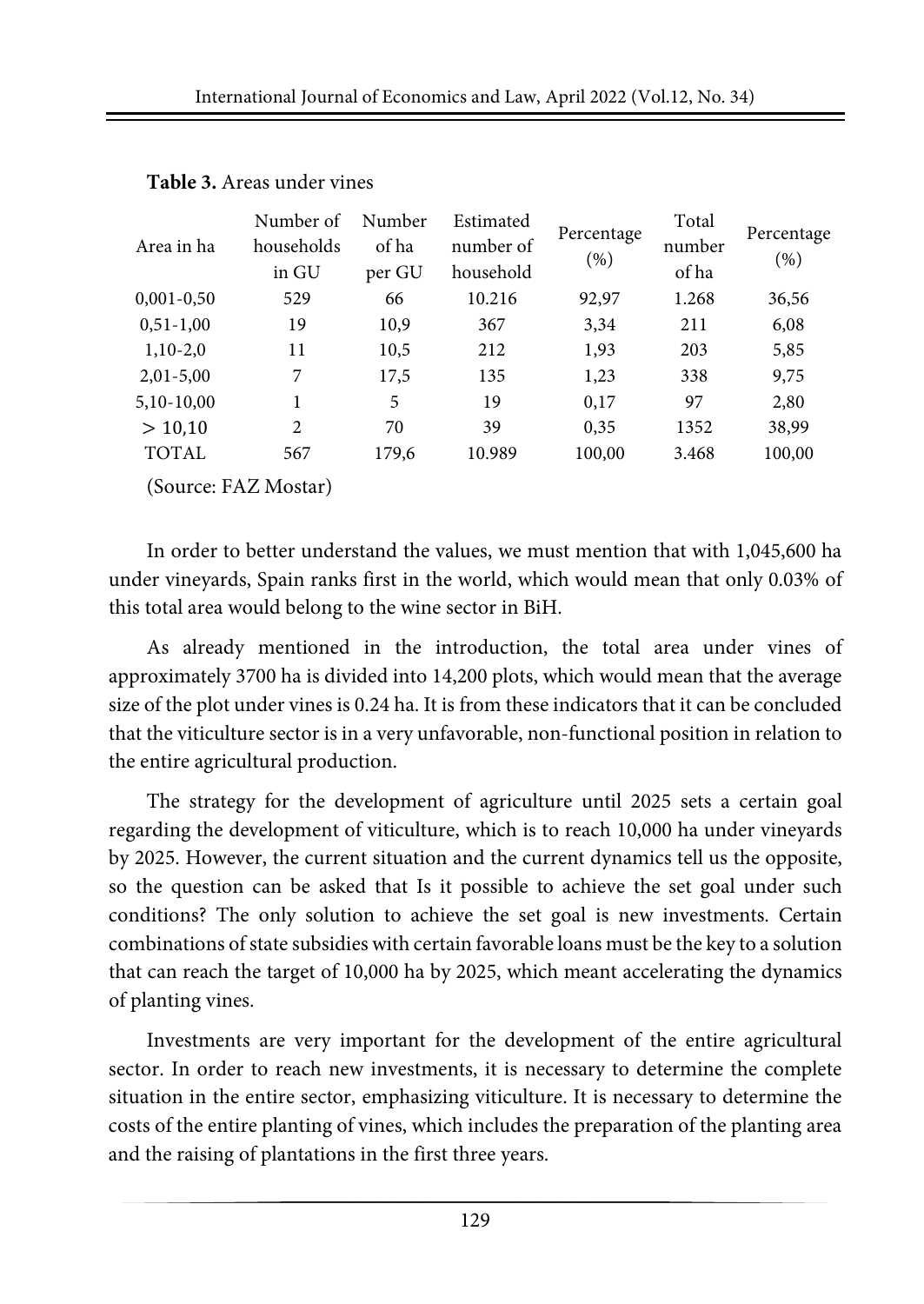| Description          | Material costs | Machine services | Manual labor | Total  |
|----------------------|----------------|------------------|--------------|--------|
| Preparation          | 837            | 3.135            | 176          | 4.147  |
| First year           | 10.926         | 2.302            | 1.221        | 14.448 |
| Second year          | 1.054          | 910              | 1.325        | 3.289  |
| Third year           | 827            | 853              | 1.586        | 3.266  |
| Metal                | 16.288         | 2.356            | 1.178        | 19.821 |
| framework            |                |                  |              |        |
| <b>UKUPNO</b>        | 29.931         | 9.555            | 5.458        | 44.972 |
| (Source: FAZ Mostar) |                |                  |              |        |

**Table 4.** Costs (KM) of raising plantations in Herzegovina

Since the beginning of this century, grape production has been constantly increasing, so the yield in 2005 was approximately 5,000 kg / ha[1,](#page-5-0) and in 2011 it was approximately 7,000 kg / ha. In 2016, the total production of grapes amounted to approximately 25 million kg, while in 2020 this amount amounted to approximately 28 million kg, and the average amount was approximately 7,600 kg / ha.

U posljednje vrijeme teži se proizvodnji što kvalitetnijih vina uz uvođenje ISO i HACCP standarda.

As already mentioned in the previous section, the production of grapes, and thus wine, is located in the area of Herzegovina, where approximately 4,200 are under vines. Of the total amount of grapes produced, 65% is processed into wine. If we look at the structure, it must be emphasized that 55% is white wine while 45% is the rest, of which domestic indigenous varieties are represented for red wine, namely Blatina, while for white wine we have Žilavka.

Produced grapes are processed in 23 registered wine producers, which represents 40% of the total area under vineyards, while 60% is with unregistered producers.

When analyzing the export of wine from BiH, it can be seen that in 2018, approximately 6.9 million KM were exported, in 2019 7 million KM, and due to the COVID 19 pandemic in 2020, the export of wine was reduced to approximately 5 million KM.

<span id="page-5-0"></span><sup>1</sup> Federal Agromediterranean Institute Mostar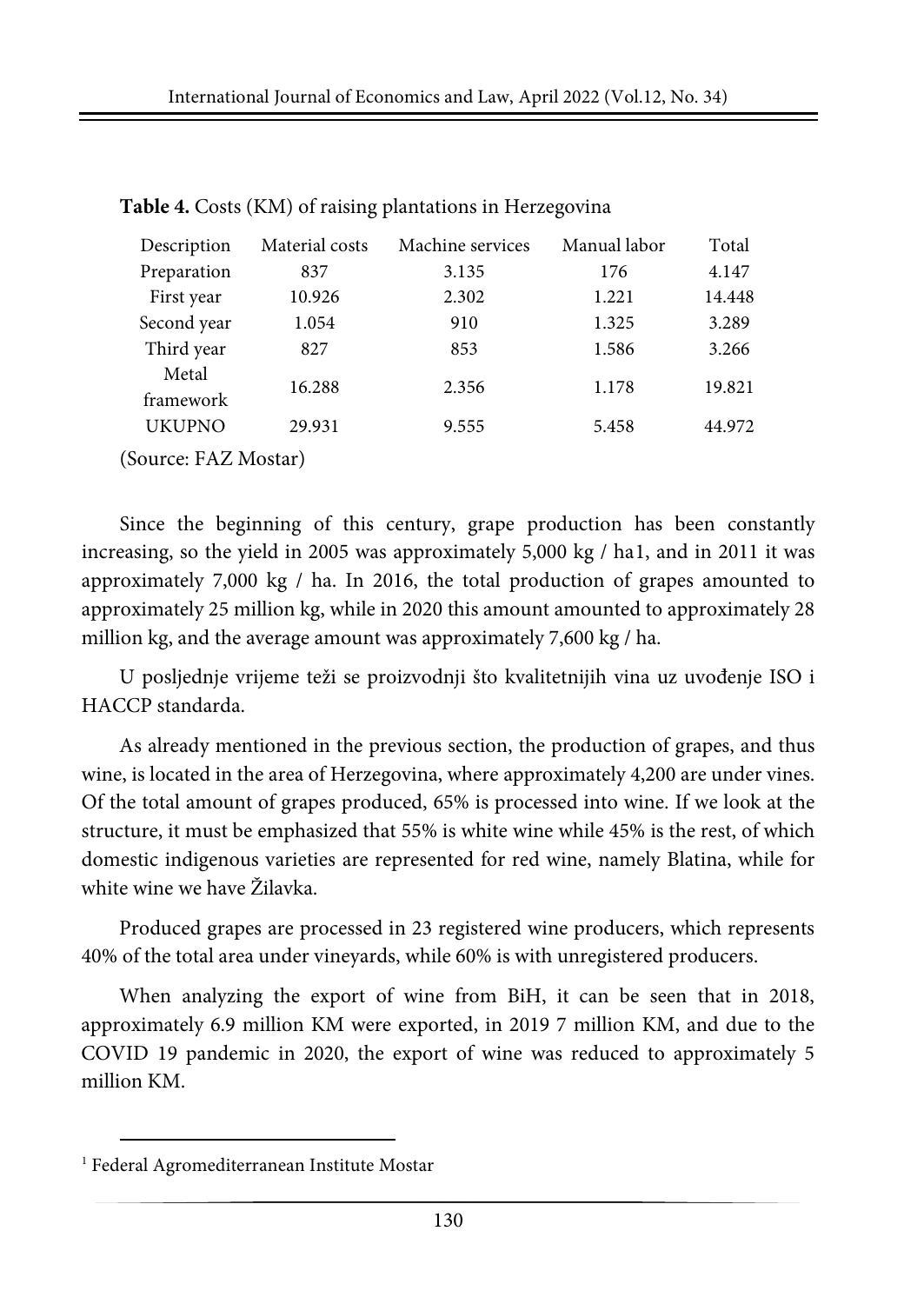| Year                 | Wine export (quantity 000 l) | Export of wine per prices (KM) |
|----------------------|------------------------------|--------------------------------|
| 2016                 | 2.009,14                     | 4.818.045                      |
| 2017                 | 1.709,47                     | 5.362.345                      |
| 2018                 | 3.472,34                     | 6.901.468                      |
| 2019                 | 3.575,05                     | 7.167.583                      |
| 2020                 | 2.875,81                     | 5.449.838                      |
| (Source: FAI Mostar) |                              |                                |

**Table 5.** Export of wine from BiH (2016-2020)

The largest importers of wine from BiH are: R. Croatia; R. Republic of Serbia; Germany.

#### **2. STATISTICAL ANALYSIS**

Looking at the collected data on grape production in BiH and the amount of wine exported by BiH, it can be concluded that: in the last five years there has been a slight increase in grape production, while wine exports in that period vary significantly, especially in 2020, which can be explained by lower consumption of wine due to measures introduced due to the COVID 19 pandemic. financial support to the viticulture sector. When analyzing the collected data on wine exports to the EU, it can be concluded that these exports are small compared to other exporters from EU countries. This situation is not a consequence of the poor quality of wine produced, but mostly of fragmented production and poor promotion of wine from BiH.

In the research part of this paper, data from FAI Mostar were used which present itself as a function with parameters on the basis of which it will be concluded about the influence of the independent variable on the dependent variable.

**Table 6.** Grape production and wine export (2016-2020)

| Year | Grape production (000 kg) | Wine export (quantity 000 l) |
|------|---------------------------|------------------------------|
| 2016 | 25.776.000                | 2.009,14                     |
| 2017 | 26.280.000                | 1.709,47                     |
| 2018 | 27.150.000                | 3.472,34                     |
| 2019 | 27.500.000                | 3.575,05                     |
| 2020 | 28.120.000                | 2.875,81                     |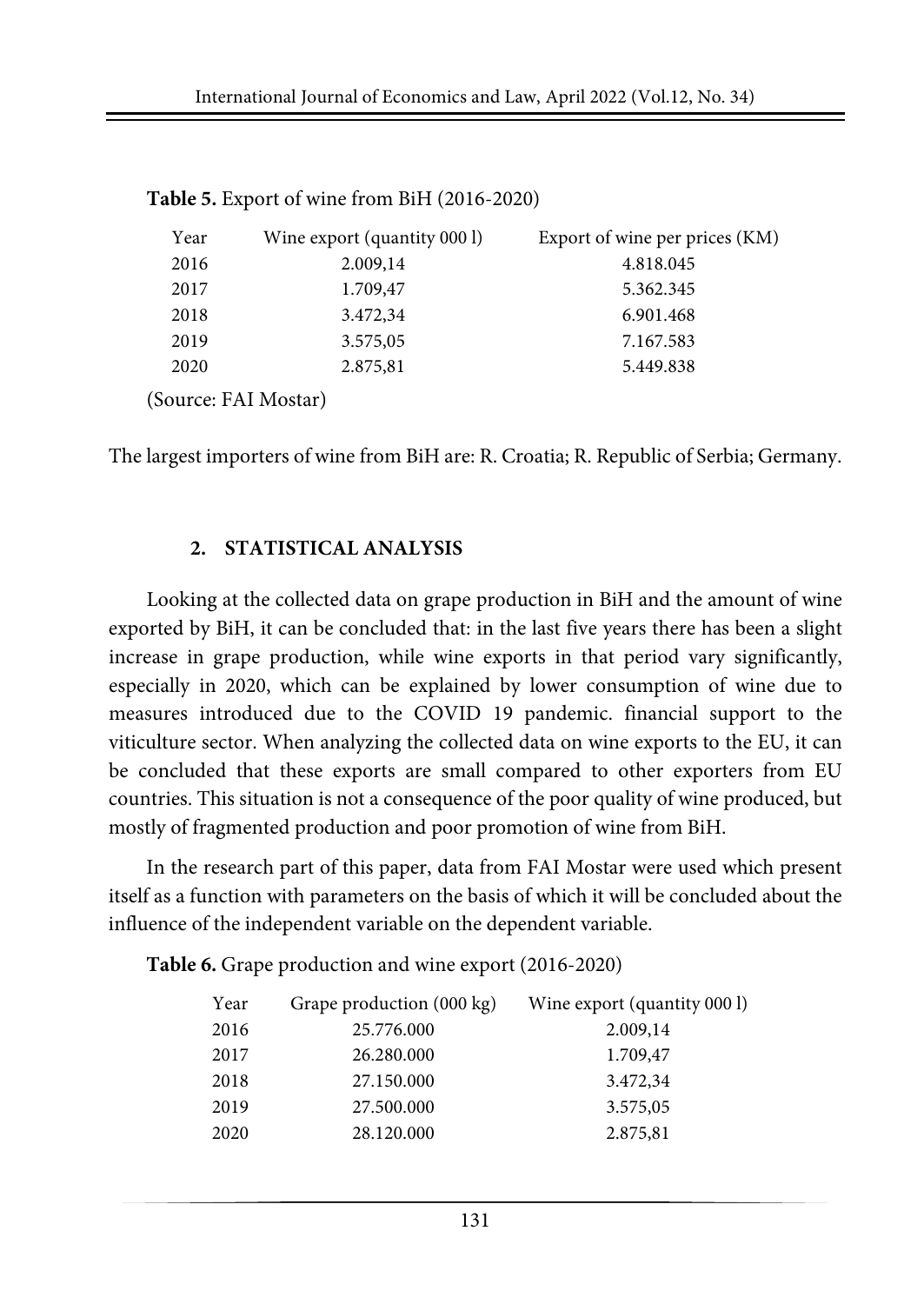### (Source: FAI Mostar)

Based on the collected data, we can determine and thus arrive at the answer to the question, what is the relationship between the amount of grapes produced and the amount of wine exported to the EU market. The relationship between the observed phenomena can be described using a statistical model: correlation and regression. Regression is an analytical expression that analyzes in detail the parameters that are in the correlation relationship. The strength of the connection between the analyzed phenomena is determined by correlation. Models of linear, curvilinear, multiple correlation can be used to investigate phenomena. The first step in the analysis is to determine, based on the scatter diagram, whether there is a relationship between the phenomena and what it is like.



**Graph 1.** Scattering diagram (Source: author's calculation in SPSS)

From the scatter diagram it can be stated that there is a linear relationship between the variables, the points on the graph are grouped approximately linearly around the direction, so we can proceed to further analysis of the strength of the relationship between the observed phenomena

All collected data are processed using SPSS, where linear regression and correlation will be analyzed.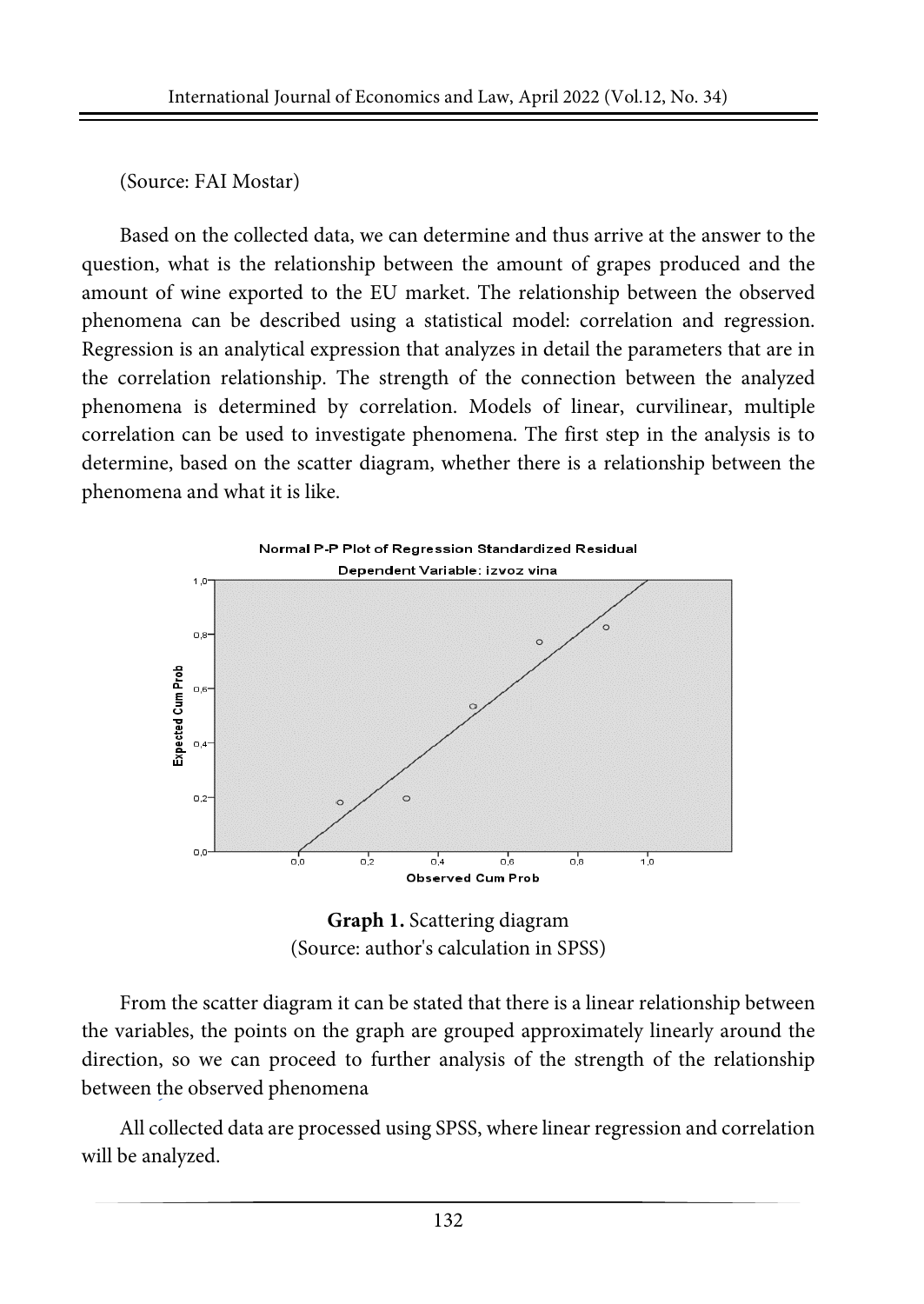**Table 7.** Descriptive analysis

|                         | Mean          | Std. Deviation |  |
|-------------------------|---------------|----------------|--|
| Wine export             | 2728,3620     | 843,73366      |  |
| <b>Grape production</b> | 26965200,0000 | 940401,61633   |  |

(Source: author's calculation in SPSS)

**Table 8.** Model Summary

| Model | R Square        |  |       | Adjusted R Square Std. Error of the Estimate |
|-------|-----------------|--|-------|----------------------------------------------|
| ۰     | 0,729a<br>0,532 |  | 0,375 | 666.79059                                    |

(Source: author's calculation in SPSS)

Table 8 Model Summary can be used to read the explanatory relations between the phenomena we analyze, so that, as we have already stated, this is a linear model, Pearson's correlation coefficient (R) determines the strength of the connection and it is  $R = 0.729$ , which can be stated that it is a solid correlation. In order to be able to determine the representativeness of the model we have chosen, the Determination Coefficient R Square is used. Based on it, the share of variability is determined, ie. how many variables Y can be explained with variable X. The coefficient of determination ranges from  $0 \le r \land 2 \le 1$ . The coefficient of determination is 0.532, so the variable grape production explains 0.532% variability in wine exports.

**Table 9.** ANOVA

| Model |            | Sum of Squares | df | Mean Square   | F     | Sig.   |
|-------|------------|----------------|----|---------------|-------|--------|
|       | Regression | 1.513.716,863  |    | 1.513.716,863 | 3,405 | 0,162a |
|       | Residual   | 1.333.829,076  | 3  | 444.609,692   |       |        |
|       | Total      | 2.847.545,939  | 4  |               |       |        |

(Source: author's calculation in SPSS)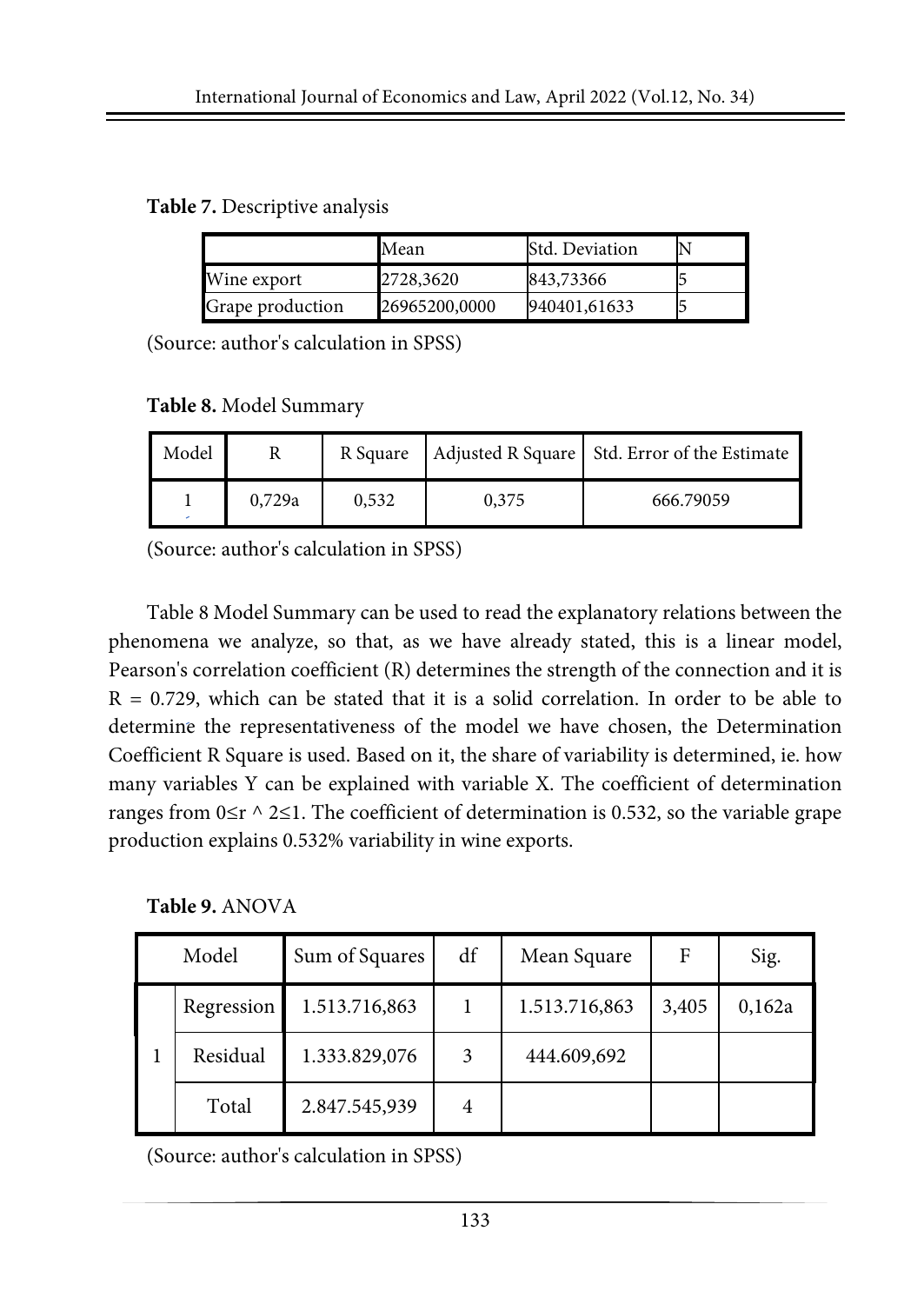Table 8 ANOVA shows the results obtained when testing the null hypothesis, if the coefficient of determination R square = 0, there can be no linearity. From the table it can be read that the F statistic is 3.405 at the significance level of 0.162

After the analysis, it is possible to start determining the parameters of the impact of wine exports and its dependence on grape production in BiH. The parameters will serve us to determine the model of simple linear regression, where the influence of the independent variable on the dependent variable is seen.

|       |                       | Unstandardized<br>Coefficients |            | Standardized |                |       | 95,0% Confidence<br>Interval for B |                |
|-------|-----------------------|--------------------------------|------------|--------------|----------------|-------|------------------------------------|----------------|
|       |                       |                                |            | Coefficients |                |       |                                    |                |
| Model |                       | B                              | Std. Error | Beta         |                | Sig.  | Lower<br>Bound                     | Upper<br>Bound |
|       | (Constant)            | $-14.910,989$ 9.564,470        |            |              | $-1,559$ 0,217 |       | $-45349.40$                        | 15.527,42      |
|       | proizvodnja<br>grožđa | 0.001                          | 0,000      | 0.729        | 1,845          | 0,162 | 0.000                              | 0,002          |

**Table 9.** Coefficients

(Source: author's calculation in SPSS)

# **CONCLUSION**

The application of certain statistical models significantly affects the uncertainty that prevails in decision-making in the business world. Based on the parameters that are calculated, certain indicators are obtained that enable, in addition to experience, information, for the company's management to make strategic decisions, which will significantly affect the functioning of the company.

In this case, we used a model that determines the relationship, ie. connection between the two observed phenomena. The analytical model by which this mutual influence is determined is the regression model, while the strength of this correlation is shown using the correlation coefficient-Pears coefficient. In the analyzed case, the Pearson coefficient is not the maximum, but according to the obtained data, it can be concluded that the connection is strong. In this case, and based on the current situation